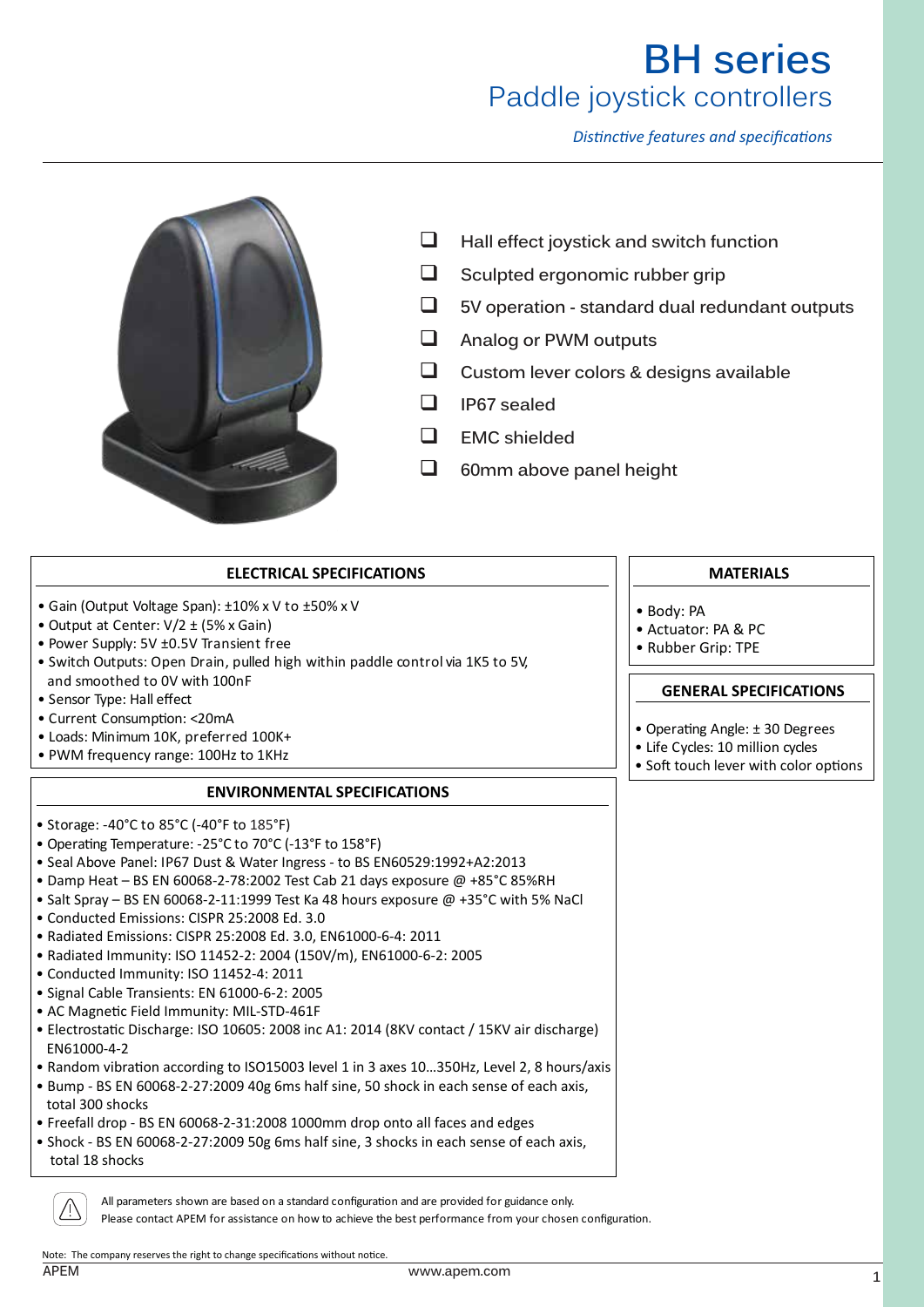### *Overview*





Note: The company reserves the right to change specifications without notice.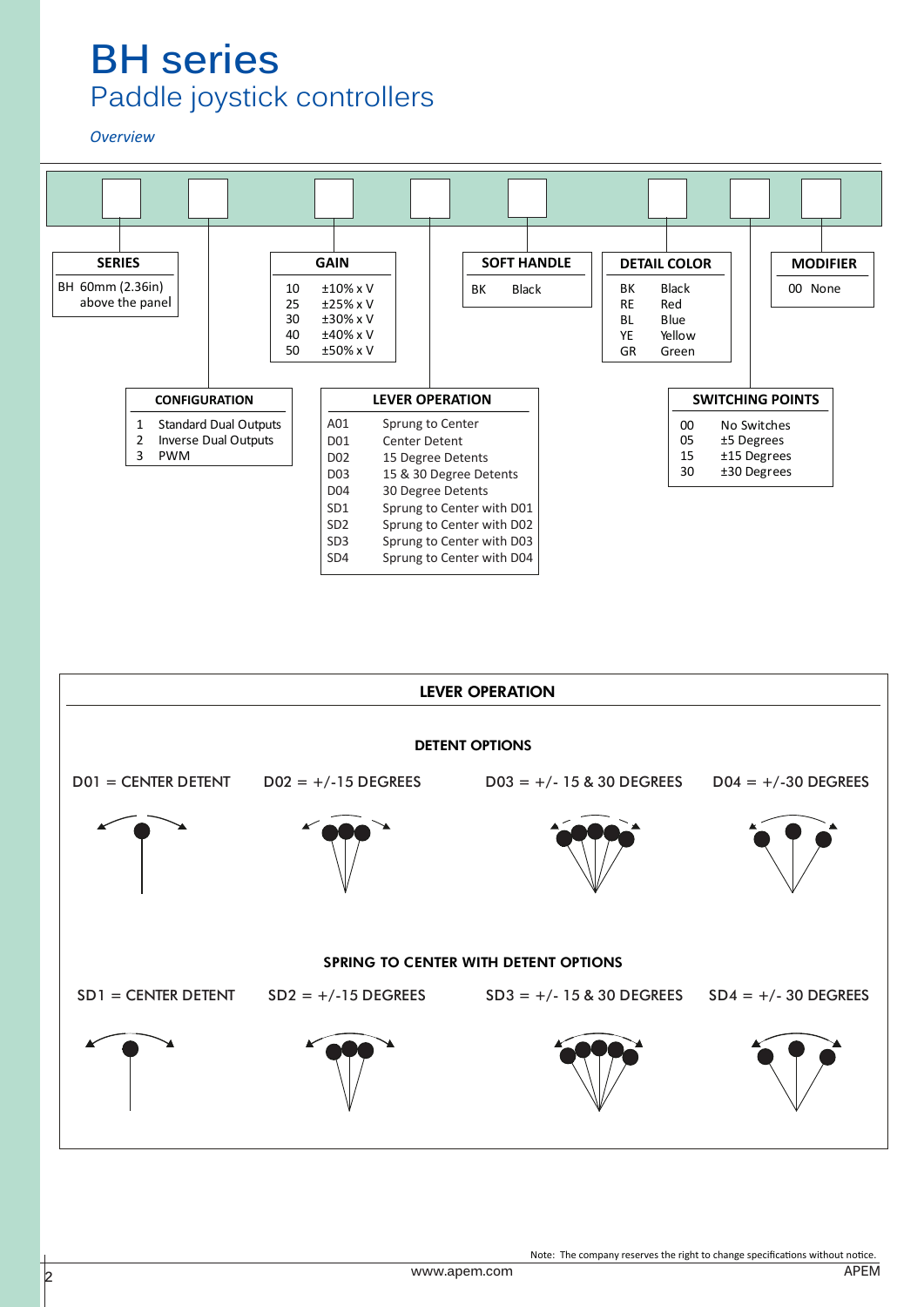*Overview*



## DROP IN MOUNTING - PANEL CUT-OUT & MOUNTING INSTALLATION

The Paddle may be mounted with two different hole patterns:

- Two screws in line on the Y axis (shown as yellow screws)
- Four screws one in each corner (shown as silver screws)



The Paddle is fitted with M3 bushes in all six positions, as standard. Fasteners are not supplied as standard. The appropriate length of fastener is dependent on panel thickness.

NOTE: All dimensions in mm/(inch).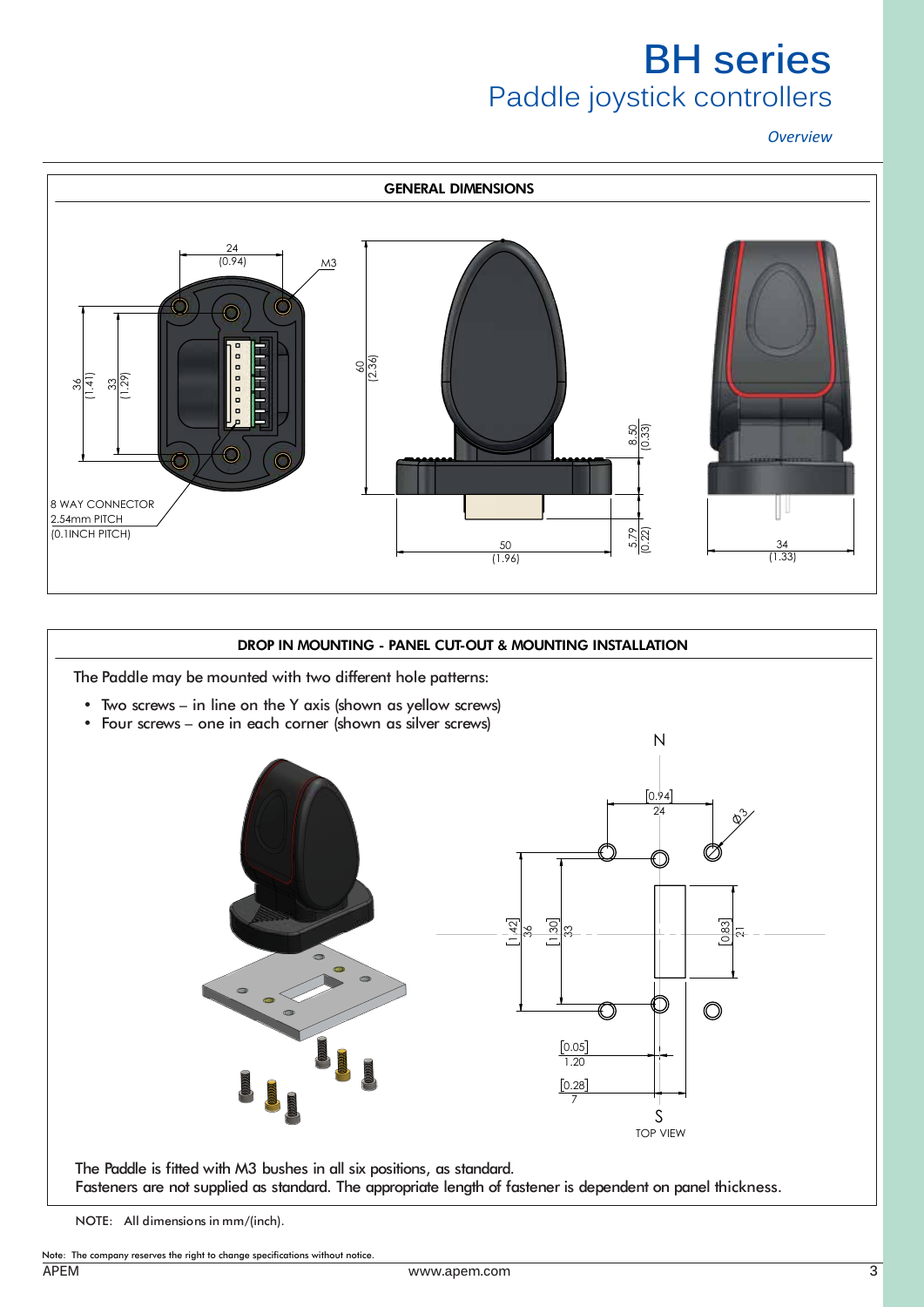### *Overview*

MECHANISM Thebrand newmechanismdesign hasbeen developed forstrength and long lifewhile retaining a superb feel.

SPRINGTOCENTER The lever springs back to the center position when released.

DETENTPOSITIONSWITHSPRINGTOCENTER The lever springs back to its center position when released.

CONNECTIONS The paddle is fitted, as standard, with an industry standard 2.54mm pitch 8 way connector.



3

Switch 1 On

4.5V 4

2

Switch 2 2.5 Off

1

-30 -20 -10 0 10 20 30 0.5 -15 15

Note: When Dual Output (non-inverted) option is selected the polarity of Switch 2 is inverted

Switch 2 Off

Switches at 15 Degrees Switches at 30 Degrees

Output 1 Output 1

Note: The company reserves the right to change specifications without notice.

4.5V 4

2

Switch 1 On

Output 1 Output 1

2.5

1

-30 -20 -10 0 10 20 30 0.5

Degrees Deflection **Degrees Deflection**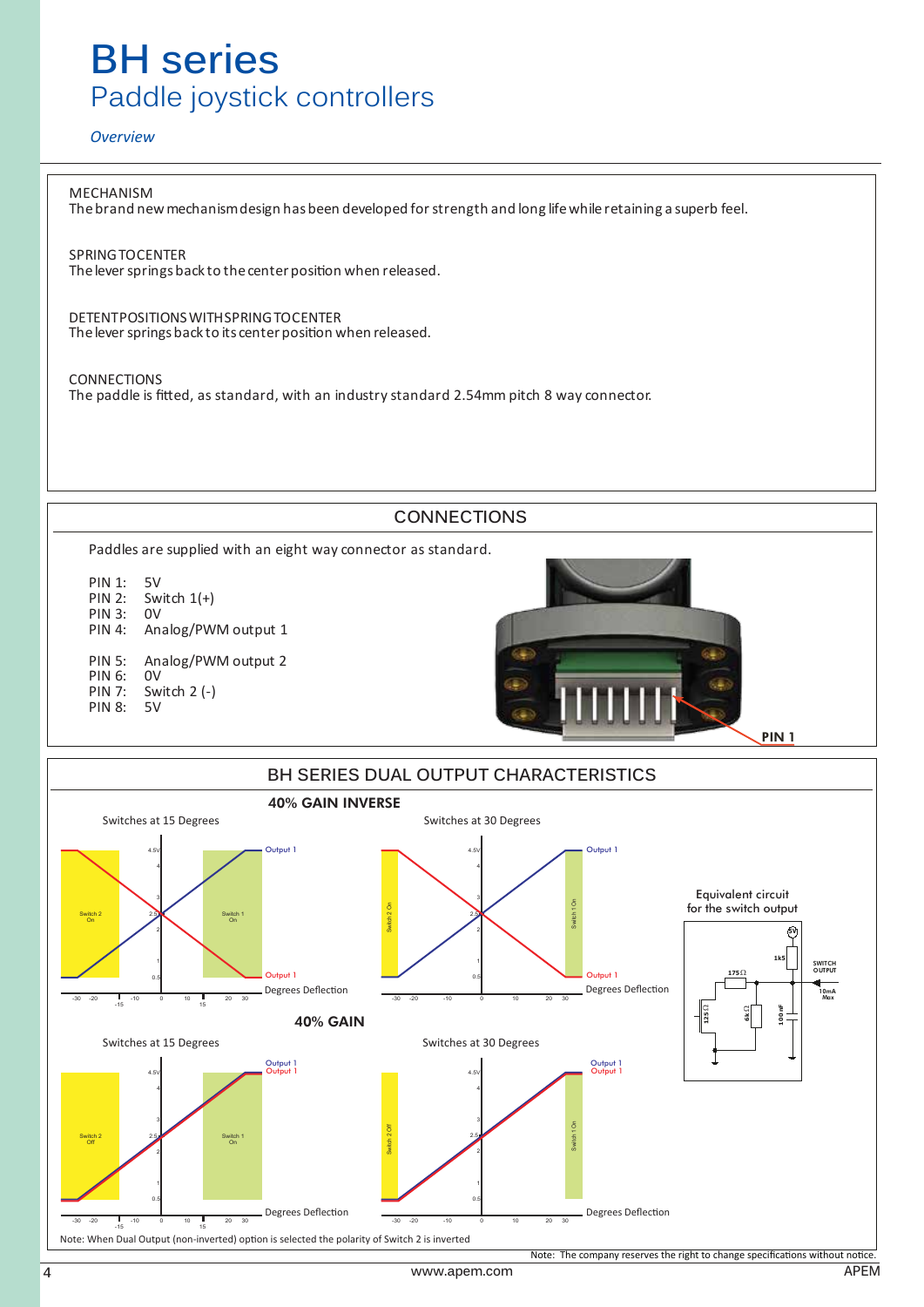## *Overview*

### **OUTPUT OPTIONS**

The BH series paddle joystick is configured as two "electrical" controls in one mechanical package. The Paddle operates from 5V and provides two proportional outputs. The second output is accurate to the first within ±3% of the power supply. The power supply for the secondary output is also completely independent. Customers may choose their preference of voltage outputs (gains).

The secondary output can be of the same or inverse polarity to the primary wiper. For example, with a secondary inverse output, the first and second outputs can be summed and compared to zero to verify that the joystick is operating correctly. Paddles having two identical outputs of the same polarity may be used to drive two identical dual redundant circuits.

There are also two Hall effect switches that trigger at pre-determined lever positions.

The BH series paddle joystick may be specified with a variety of PWM output options. For more details on available PWM options please refer to APEM.

## **ADDITIONAL OUTPUT INFORMATION**

#### SELECTABLE SWITCHING POINTS

The Paddle incorporates two Hall effect switches. The angle of the lever at the switch trigger point can be selected when ordering. If no switches are specified then the output on pins 2 and 7 will be unused. The outputs are configured as 'open drain' type with a 1K5 pull up resistor to 5V.

#### GAIN OPTIONS

The voltage output on the wiper, at full scale deflection is determined by the gain. The gain is expressed as a percentage of the voltage supplied. Therefore (assuming a 5V supply) a Paddle specified with ± 25% gain would yield 1.25V at South, 2.5V at center and 3.75V at North. A range of gain options are available as standard. All controls are supplied pre-set and no further calibration is needed throughout the lifetime of operation.

#### OUTPUT IMPEDANCE

The voltage outputs at center and at each end of travel are specified across an infinite load, with no current flowing. The output impedance specified in the electrical specification should be taken into account when designing a system. Load resistance of less than 10K Ohms is not recommended.